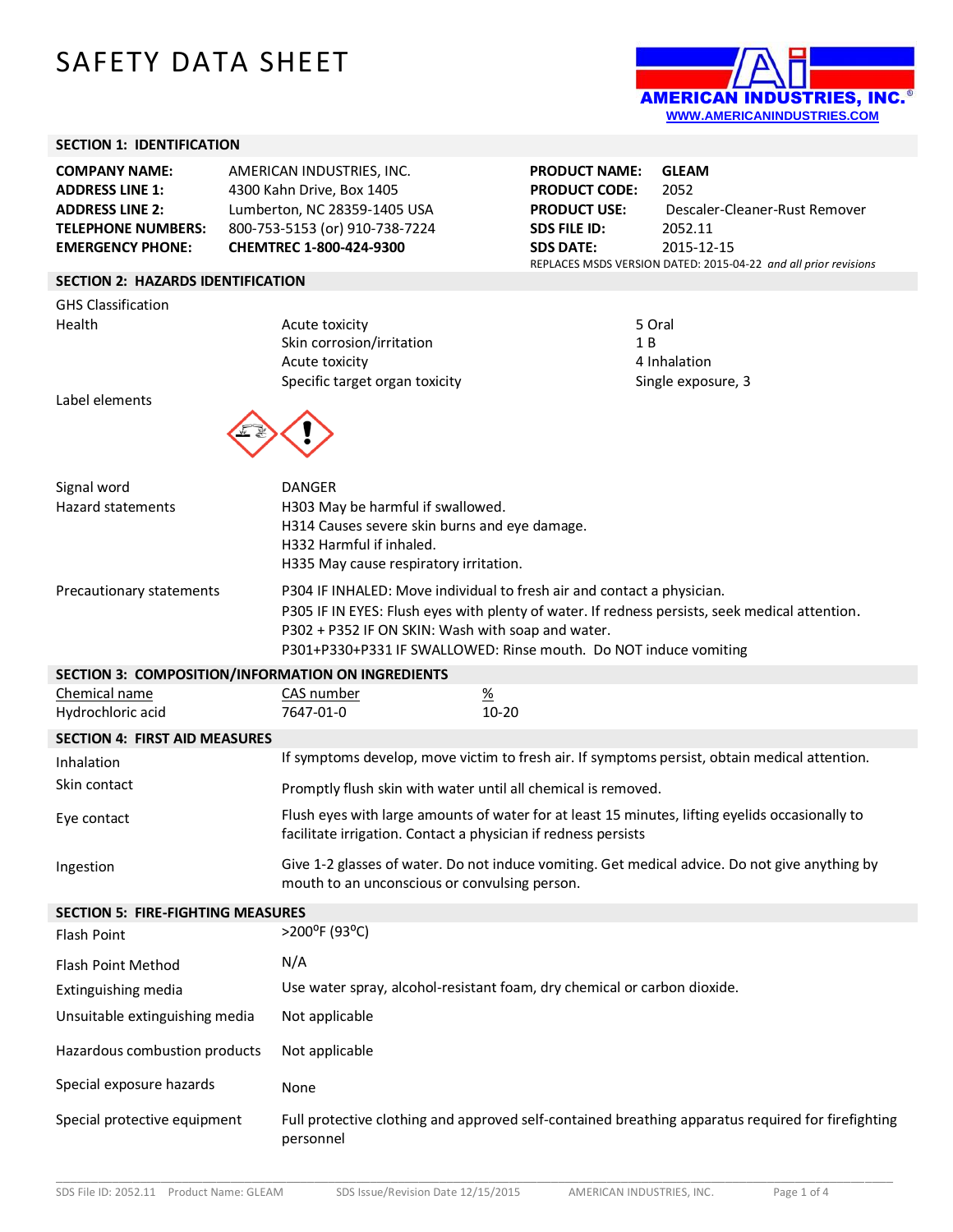#### **SECTION 6: ACCIDENTAL RELEASE MEASURES**

Personal Precautionary Measures: Use appropriate protective equipment. (See Section 8.) Do not get into eyes, skin, or clothing. Wear respiratory protection. Avoid breathing vapors. Ensure adequate ventilation.

Environmental Precautionary Measures: Do not empty into drains.

Methods and Materials for Containment and Cleanup: Soak up residue with an absorbent such as clay or sand. Place in a non-leaking container for proper disposal according to Federal, State, and Local regulations. Do not discharge into waterways or sewage systems.**7**

| <b>SECTION 7: HANDLING AND STORAGE</b>                             |                                                                                                                          |                                                                                          |
|--------------------------------------------------------------------|--------------------------------------------------------------------------------------------------------------------------|------------------------------------------------------------------------------------------|
| Handling                                                           | Use in a well-ventilated area. Do not breathe vapors. Do not get on skin, eyes, or clothing.                             |                                                                                          |
| Storage                                                            | Keep from freezing. Store between 50 and 80 degrees F (10-27°C). Keep container closed and in a<br>well-ventilated area. |                                                                                          |
| SECTION 8: EXPOSURE CONTROLS/PERSONAL PROTECTION                   |                                                                                                                          |                                                                                          |
| <b>Engineering Controls</b>                                        | Use in well ventilated area.                                                                                             |                                                                                          |
| Personal Protective Equipment:                                     | Safety Glasses, Gloves, Apron                                                                                            |                                                                                          |
| Hydrochloric acid                                                  | 7647-01-0                                                                                                                | 10-20%                                                                                   |
| Components with workplace control parameters                       |                                                                                                                          |                                                                                          |
| <b>Ceiling Value</b><br><b>Upper Respiratory Tract</b>             | 2 ppm                                                                                                                    | USA ACGIH Threshold Limit Values (TLV)                                                   |
| irritation                                                         | Not classifiable as a human carcinogen                                                                                   |                                                                                          |
| <b>Ceiling Value</b>                                               | 5 ppm<br>7 mg/m3                                                                                                         | USA Occupational Exposure Limits (OSHA)-<br><b>TABLE Z-1 Limits for Air Contaminants</b> |
| The value in mg/m3 is approximate.                                 |                                                                                                                          |                                                                                          |
| Ceiling limit is to be determined from breathing-zone air samples. |                                                                                                                          |                                                                                          |
| <b>Ceiling Value</b>                                               | 5 ppm<br>7 mg/m3                                                                                                         | USA OSHA-TABLE Z-1 Limits for Air<br>Contaminants-1910.1000                              |
| <b>Ceiling Value</b>                                               | 5 ppm<br>$7 \text{ mg/m}$ 3                                                                                              | USA NIOSH Recommended Exposure Limits                                                    |
| Often used in an aqueous solution.                                 |                                                                                                                          |                                                                                          |
| SECTION 9: PHYSICAL AND CHEMICAL PROPERTIES                        |                                                                                                                          |                                                                                          |
| Color                                                              | Clear Fuchsia liquid                                                                                                     |                                                                                          |
| <b>Physical State</b>                                              | Liquid                                                                                                                   |                                                                                          |
| Odor                                                               | <b>Winter Green</b>                                                                                                      |                                                                                          |
| Flash point                                                        | >200°F (>93°C)                                                                                                           |                                                                                          |
| Odor Threshold                                                     | Not available                                                                                                            |                                                                                          |
| Flammability                                                       | Not available                                                                                                            |                                                                                          |
| <b>Partition Coefficient</b>                                       | Not available                                                                                                            |                                                                                          |
| <b>Boiling point</b>                                               | 212°F (100°C)                                                                                                            |                                                                                          |
| Melting point/freezing point<br>Auto-ignition temperature          | Not available<br>Not available                                                                                           |                                                                                          |
| Vapor pressure                                                     | Not available                                                                                                            |                                                                                          |
| Vapor density (Air-1)                                              | Not available                                                                                                            |                                                                                          |
| Specific gravity/Density                                           | 1.07                                                                                                                     |                                                                                          |
| Viscosity                                                          | Not available                                                                                                            |                                                                                          |
| Water solubility                                                   | Soluble in water                                                                                                         |                                                                                          |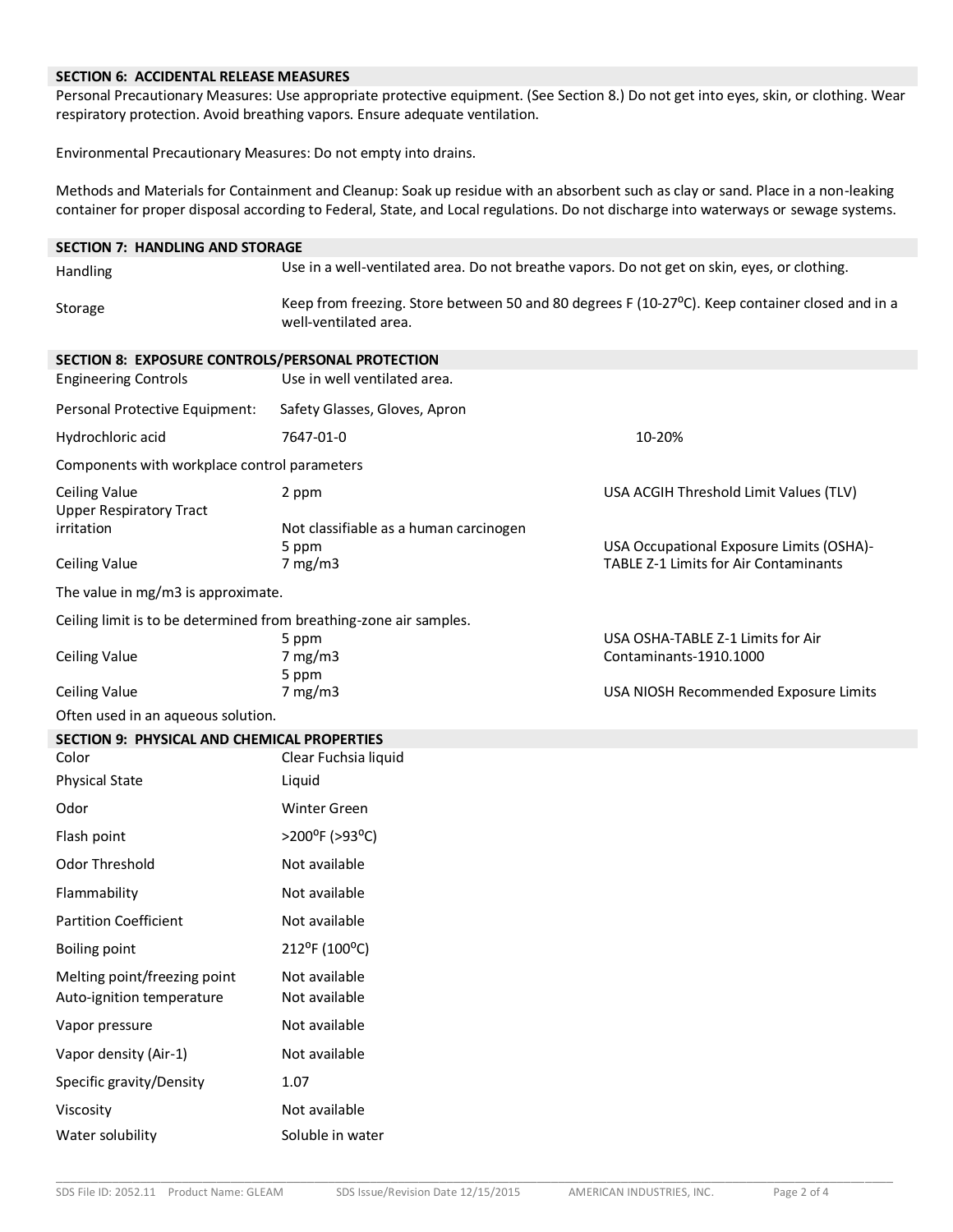| рH                                                                                                                                 | < 1.0                                                                                                                                                                                  |                             |
|------------------------------------------------------------------------------------------------------------------------------------|----------------------------------------------------------------------------------------------------------------------------------------------------------------------------------------|-----------------------------|
| Evaporation rate                                                                                                                   | Slower than water                                                                                                                                                                      |                             |
| Decomp Temp                                                                                                                        | Not available                                                                                                                                                                          |                             |
| <b>SECTION 10: STABILITY AND REACTIVITY</b>                                                                                        |                                                                                                                                                                                        |                             |
| Chemical stability                                                                                                                 | Stable                                                                                                                                                                                 |                             |
| Conditions to avoid                                                                                                                | Open flame and heat.                                                                                                                                                                   |                             |
| Materials to avoid                                                                                                                 | Alkaline materials and strong oxidizing agents                                                                                                                                         |                             |
| Hazardous decomposition                                                                                                            | Hydrochloric Acid Gas.                                                                                                                                                                 |                             |
| Hazardous polymerization                                                                                                           | Will not occur                                                                                                                                                                         |                             |
| SECTION 11: TOXICOLOGICAL INFORMATION                                                                                              |                                                                                                                                                                                        |                             |
| Hydrochloric acid                                                                                                                  | 7647-01-0                                                                                                                                                                              | 10-20%                      |
| Information on toxicological effects                                                                                               |                                                                                                                                                                                        |                             |
| Acute toxicity                                                                                                                     | No data available                                                                                                                                                                      | Hydrochloric acid           |
| Inhalation                                                                                                                         | No data available                                                                                                                                                                      | Hydrochloric acid           |
| Dermal                                                                                                                             | No data available                                                                                                                                                                      | Hydrochloric acid           |
| Skin corrosion/irritation                                                                                                          | Skin-rabbit                                                                                                                                                                            | <b>Result: Causes burns</b> |
| Serious eye damage/eye<br>irritation                                                                                               | Eyes-rabbit (Hydrochloric acid)                                                                                                                                                        | Result: Corrosive to eyes   |
| Respiratory or skin sensitization                                                                                                  | No data available                                                                                                                                                                      | Hydrochloric acid           |
| Germ cell mutagenicity                                                                                                             | No data available                                                                                                                                                                      | Hydrochloric acid           |
| Carcinogenicity                                                                                                                    | This product is or contains a component that is not classifiable as to its carcinogenicity based on its<br>IARC, ACGIH, NTP, or EPA classification. (Hydrochloric acid)                |                             |
| IARC:3-Group 3                                                                                                                     | Not classifiable as to its carcinogenicity to humans (Hydrochloric acid)                                                                                                               |                             |
| <b>NTP</b>                                                                                                                         | No component of this product presents at levels greater than or equal to 0.1% is identified as a<br>known or anticipated carcinogen by NTP.                                            |                             |
| <b>OSHA</b>                                                                                                                        | No component of this product presents at levels greater than or equal to 0.1% is identified as a<br>carcinogen or potential carcinogen by OSHA.                                        |                             |
| Reproductive toxicity                                                                                                              | No data available (Hydrochloric acid).                                                                                                                                                 |                             |
| Specific target organ toxicity -<br>single exposure<br>Specific target organ toxicity -<br>repeated exposure:<br>Aspiration hazard | The substance or mixture is classified as specific target organ toxicant, single exposure,<br>Category 3 with respiratory tract irritation. (Hydrochloric acid).<br>No data available. |                             |
| Additional information                                                                                                             | No data available (Hydrochloric acid).<br>RTEC:MW402500                                                                                                                                |                             |
| Burning sensation, Cough, wheezing, laryngitis, Shortness of breath, spasm, inflammation and edema of the larynx, spasm,           |                                                                                                                                                                                        |                             |
|                                                                                                                                    |                                                                                                                                                                                        |                             |

inflammation and edema of the bronchi, pneumonitis, pulmonary edema, Material is extremely destructive to tissue of the mucous membranes and upper respiratory tract, eyes, and skin. (Hydrochloric acid)

| SECTION 12: ECOLOGICAL INFORMATION |                                       |                                                                                                                                |
|------------------------------------|---------------------------------------|--------------------------------------------------------------------------------------------------------------------------------|
| Hydrochloric acid                  | 7647-01-0                             | 10-20%                                                                                                                         |
| Information on ecological effects  |                                       |                                                                                                                                |
| Toxicity to fish LC50              | Gambusia affinis (mosquito fish)      | 282 mg/l-96 h (Hydrochloric acid)                                                                                              |
| Persistence and degradability      | No data available                     |                                                                                                                                |
| Bio-accumulative potential         | No data available                     |                                                                                                                                |
| Mobility in soil                   | No data available (Hydrochloric acid) |                                                                                                                                |
|                                    |                                       | Results of PBT and vPvB assessment PBT/vPvB assessment not available as chemical safety assessment not required/not conducted. |